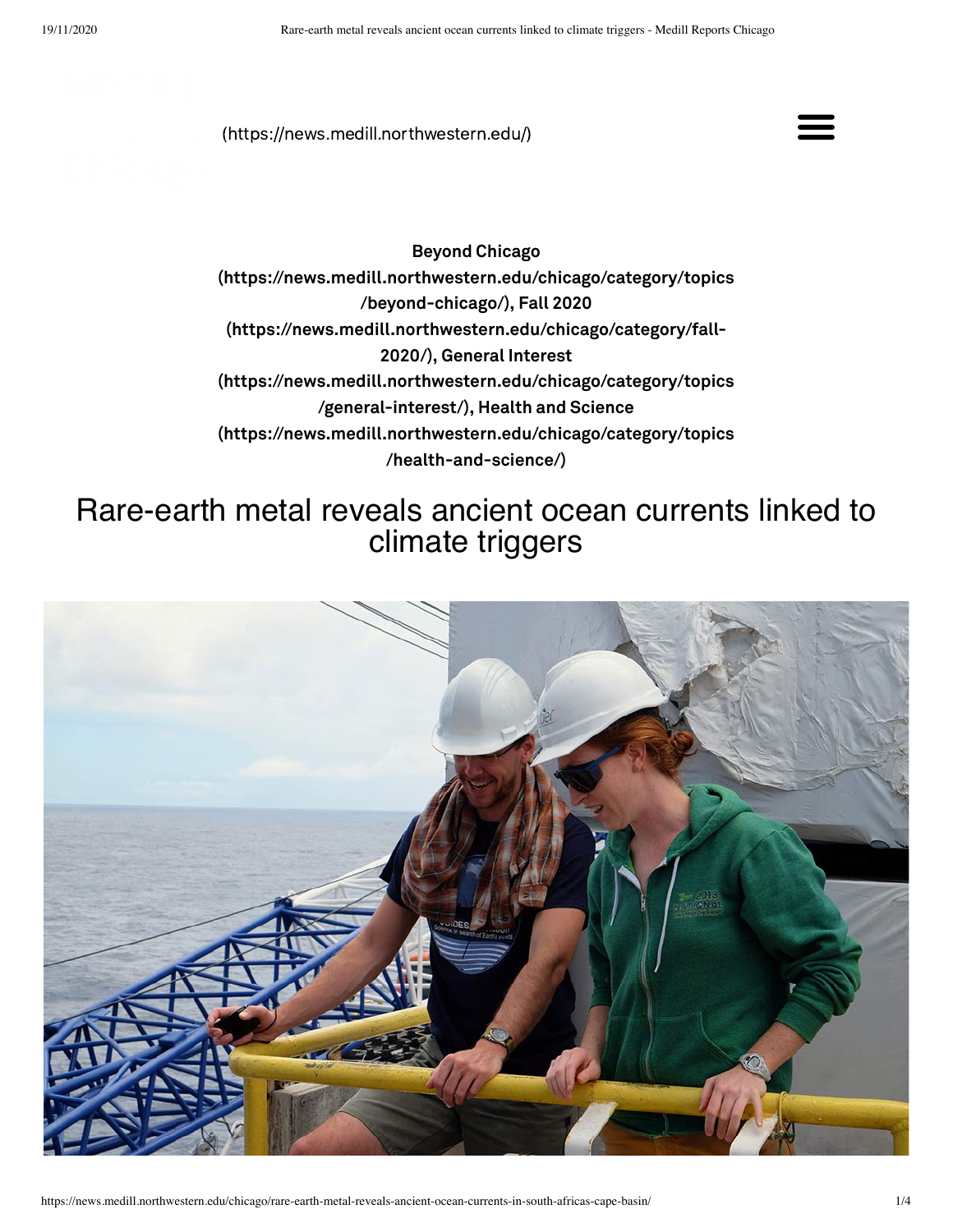19/11/2020 Rare-earth metal reveals ancient ocean currents linked to climate triggers - Medill Reports Chicago

Sophie Hines (right) and a colleague during a deep-sea drilling expedition off the coast of South Africa in 2016. The sedimentary cores recovered from this two-month long trip were used in her later research on ancient ocean currents. (Sophie Hines)

October 21, [2020\(https://news.medill.northwestern.edu/chicago/2020/10/21/\)](https://news.medill.northwestern.edu/chicago/2020/10/21/)

## By Marisa Sloan

Medill Reports

Despite the sci-fi name of this rare-earth element, neodymium is actually pretty common. The silvery metal is used in everything from cell phones and wind turbines to tanning booths and electric guitars.

But it's the neodymium found thousands of meters below the ocean's surface that captured the interest of Dr. Sophie Hines, a postdoctoral research fellow at Columbia University's Lamont-Doherty Earth Observatory [\(https://www.ldeo.columbia.edu/\).](https://www.ldeo.columbia.edu/)

Hines traced the metal trapped within ancient marine sediments to reconstruct changes in ocean circulation reaching as far back as one million years ago. She presented her research at the Comer Climate Conference [\(https://www.comerfamilyfoundation.org/comer-climate-conference\),](https://www.comerfamilyfoundation.org/comer-climate-conference) an annual meeting of climate scientists that was held virtually this October.

"The ocean neodymium cycle is something that people have been studying for a long time," she said. "But there are still parts that we're learning."

Because the global ocean circulation system brings water from the surface down to the deep ocean, it is thought to play an important role in trapping atmospheric carbon dioxide and triggering global climate changes.

According to Hines, different forms of neodymium wind up in the ocean through the weathering of various rocks and minerals. The neodymium composition of the North Atlantic Ocean, which is characterized by older continental crust, is distinct from that of the Pacific Ocean, which has more volcanoes and newly erupted material. These differences make it easier for climate scientists to trace the movement of seawater away from its sources and reconstruct changes in deep ocean currents.

"Trying to figure out how the ocean impacted climate in the past is interesting in and of itself," Hines said. "But it also serves as an important calibration data set to make sure that the models we're using to look at future climate change are accurate."

Right now, the oceans provide a huge "carbon sink," absorbing much of the carbon dioxide emissions from fossil fuels that are warming the planet at a threatening pace. The less carbon dioxide there is in the atmosphere, the colder the planet becomes.

According to a 2019 report [\(https://www.ipcc.ch/srocc/\)](https://www.ipcc.ch/srocc/) by the Intergovernmental Panel on Climate Change, smaller glaciers will melt by more than 80% by the end of the century if greenhouse gas emissions continue on their current trajectory. The resulting influx of fresh water will likely disrupt ocean currents and, by extension, the climate in a way humans have yet to see.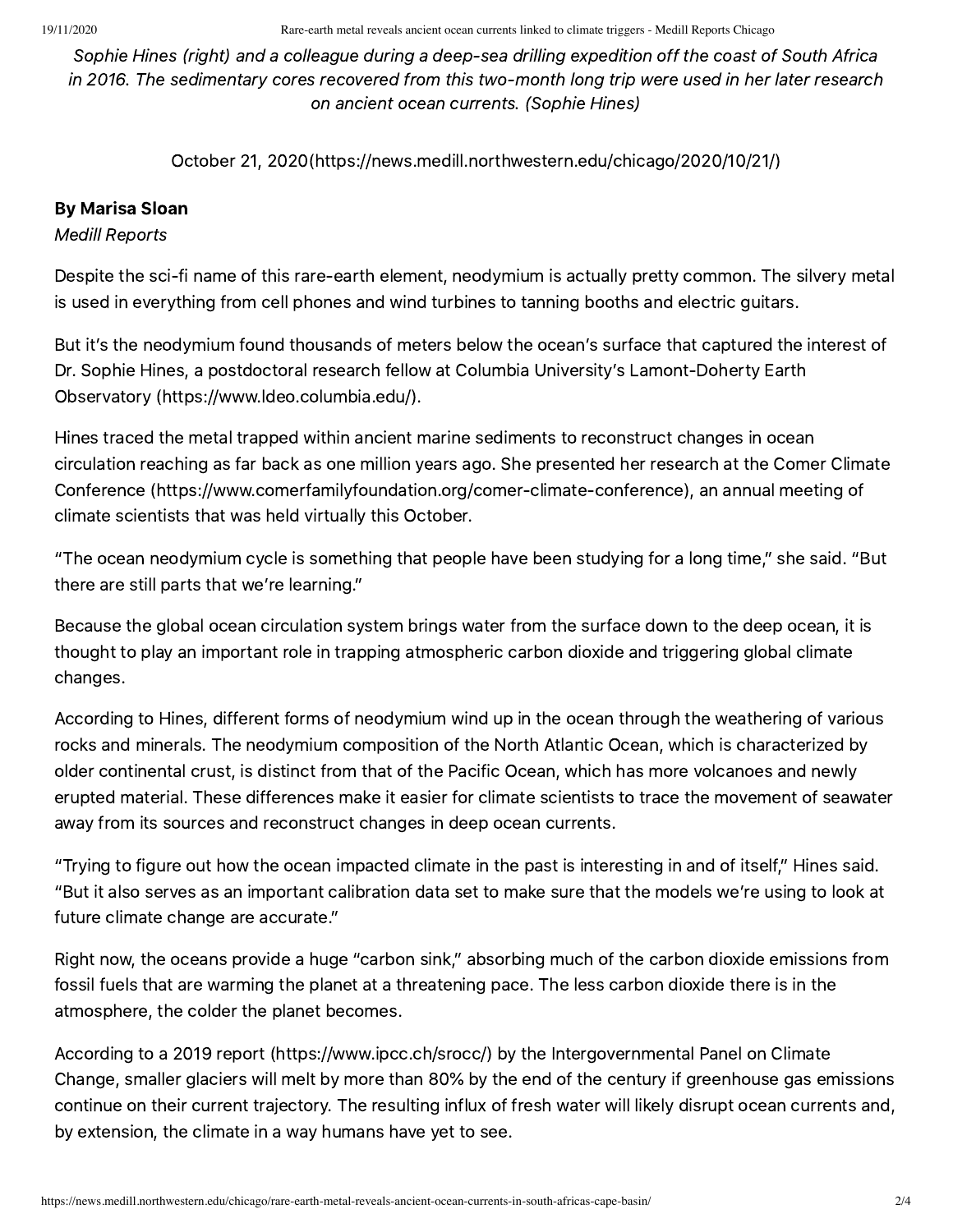Even if emissions were stabilized tomorrow, it would take many years for the oceans to adjust to the 1° C rise in global temperatures that has already occurred.

In 2016, Hines joined a two month-long deep-sea drilling expedition to South Africa's Cape Basin on a whim when another researcher couldn't make the trip. Although she was wrapping up the final year of her PhD program, she had yet to work in the field and didn't know what to expect.



Location map of Integrated Ocean Drilling Program Site U1479, approximately 85 nautical miles southwest of Cape Town, South Africa. Water in this region comes from a complex mix of sources, including the North Atlantic, Indian and Southern Oceans. (Marisa Sloan/MEDILL)

"I was on the day shift, which [was] from noon until midnight," Hines said. "Every day we did all this science, and then in the time we had off we hung out and watched movies and watched the stars at night."

The first few weeks were new and exciting, she said. Each scientist onboard had his or her own tasks to do, ranging from dating the 9-meter-long sediment cores by their microfossils to squeezing

water out of them with a hydraulic press.

By the time the sixth week rolled around, however, everyone was stepping on each other's toes.

"Then we made it to Cape Town and had a big party," she said, laughing. "I remember being most excited to have a beer and eat a salad by the end."

The Cape Basin, where Hines traveled in search of ancient sediment cores, lies in The South Atlantic Ocean between the North Atlantic and the Pacific. Her chemical analysis shows a shift toward more Pacific-like water in the area during the last glacial period, from approximately 110,000 to 12,000 years ago, perhaps revealing an ocean circulation that sequestered carbon dioxide-rich water in the Pacific and stored it in the South Atlantic.

Bob Anderson, a founder of the international program GEOTRACES [\(https://www.geotraces.org/\)](https://www.geotraces.org/) and professor at Columbia's Lamont-Doherty Earth Observatory, said her results correlate well with similar studies on carbon and carbonate ions.

"I agree [with Hines], but I don't think we can make that as a final conclusion yet," he said. "We know from a lot of neodymium data coming out right now that it's more complicated than people used to think."